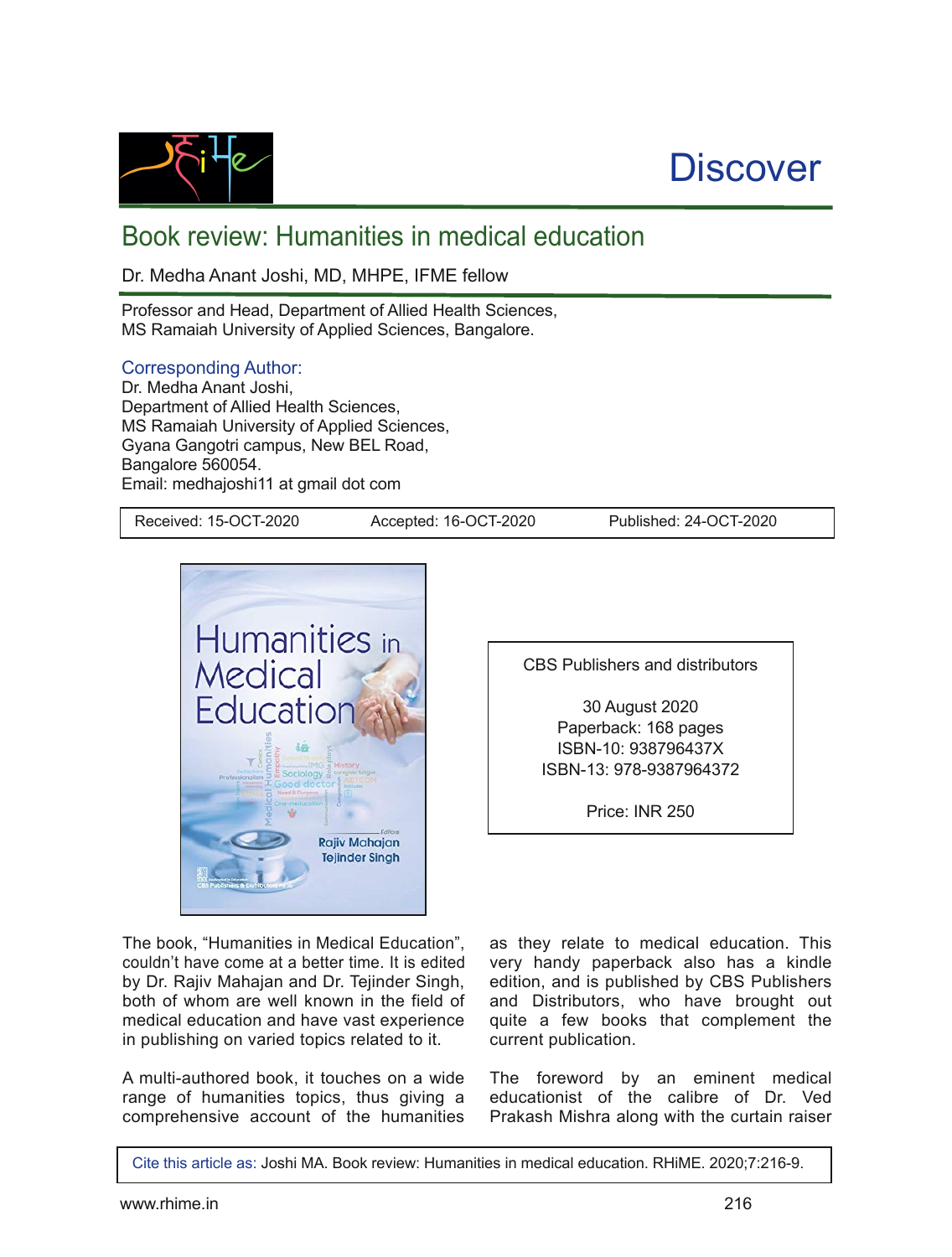by internationally well-known educationist, Prof. Stewart Mennin, sets the tone of the book.

The all-inclusive definition of medical humanities given by the authors as "an amalgamation of medical sciences with arts viz, philosophy, sociology, psychology, history, literature, theatre and art empathy, culture and more importantly with ethics, communication and professionalism in medical context, with interdisciplinary interaction and application of clinical skills with soft skills for improving patient care outcomes" sums up all the topics covered in this book.

This wide-ranging book on the Humanities has 17 chapters placed under four sections. The first section deals with an introduction to the Medical humanities, and deals with the history of and concepts in this field. It traces the history of humanities in the western world as well as in India and Asia. The author has brought out the close association between bioethics and humanities. The second chapter in this section refers to the need for teaching and learning of humanities, and the third chapter talks of what it takes to be a good doctor, basically establishing a need for including humanities in the competency-based medical education (CBME) curriculum that was introduced by the Medical Council of India (MCI) in 2018. The concept of probity as an essential characteristic of patient care is very well explained.

The next section addresses the focus areas that are the foundation of Medical humanities, namely communication and interpersonal skills, professionalism, attitudes, empathy and altruism, and medical sociology. These four chapters are informative, and the topics are dealt with in depth. I liked the detailed account of how communication can be taught and assessed in a longitudinal manner from phase 1 to phase 3 of the curriculum. Similarly, the parts about how, when and where professionalism could be taught, what could be assessed and what tools can be used for assessment are so well illustrated in tabular form (pages 42-43). The chapter on Medical Sociology, too makes a scholarly contribution to this section. The chapter on Attitudes, Empathy and Altruism explains these important traits well. It would have been good if the teaching learning strategies and assessment of these attributes had also been discussed under separate headings. Over all these focussed areas are very well written.

The third section deals with teachinglearning methodologies. This is an informative section, and it highlights how the humanities need not employ traditional pedagogical methods such as lectures, seminars etc., a fact that has been stressed by many of the authors. The longest section of the book, it also is the most interesting and enlightening one as many of the methods discussed are rarely used as instructional methods in medical education currently in India.

The chapter on the role of cinemeducation in teaching medicine using "trigger" movie clips, video clips or full length movies, and television series, is an interesting concept that has been explained in detail with the help of both Hindi and English movies along with the messages they potentially convey. The main goal of cinematic approaches is to promote reflection, provide a forum for discussion, bring up issues related cultural diversities, explore the doctor-patient relationship, and learn teamwork (page 67). Cinema is useful in teaching since it is familiar, evocative and non-threatening for students (page 66). The section on challenges for utilizing cinema as a competent teaching tool is addressed well, with suggestions given on how to overcome them.

The chapter on role plays as teaching tools elucidates their usefulness in learning interviewing skills, and there is a detailed description of the planning and execution of role plays (pages 74-75). The chapter could have been made crisper by avoiding repetition of ideas.

The chapter on Theatre and Forum Theatre is well written, easy to read and concise. The place of theatre in developing learner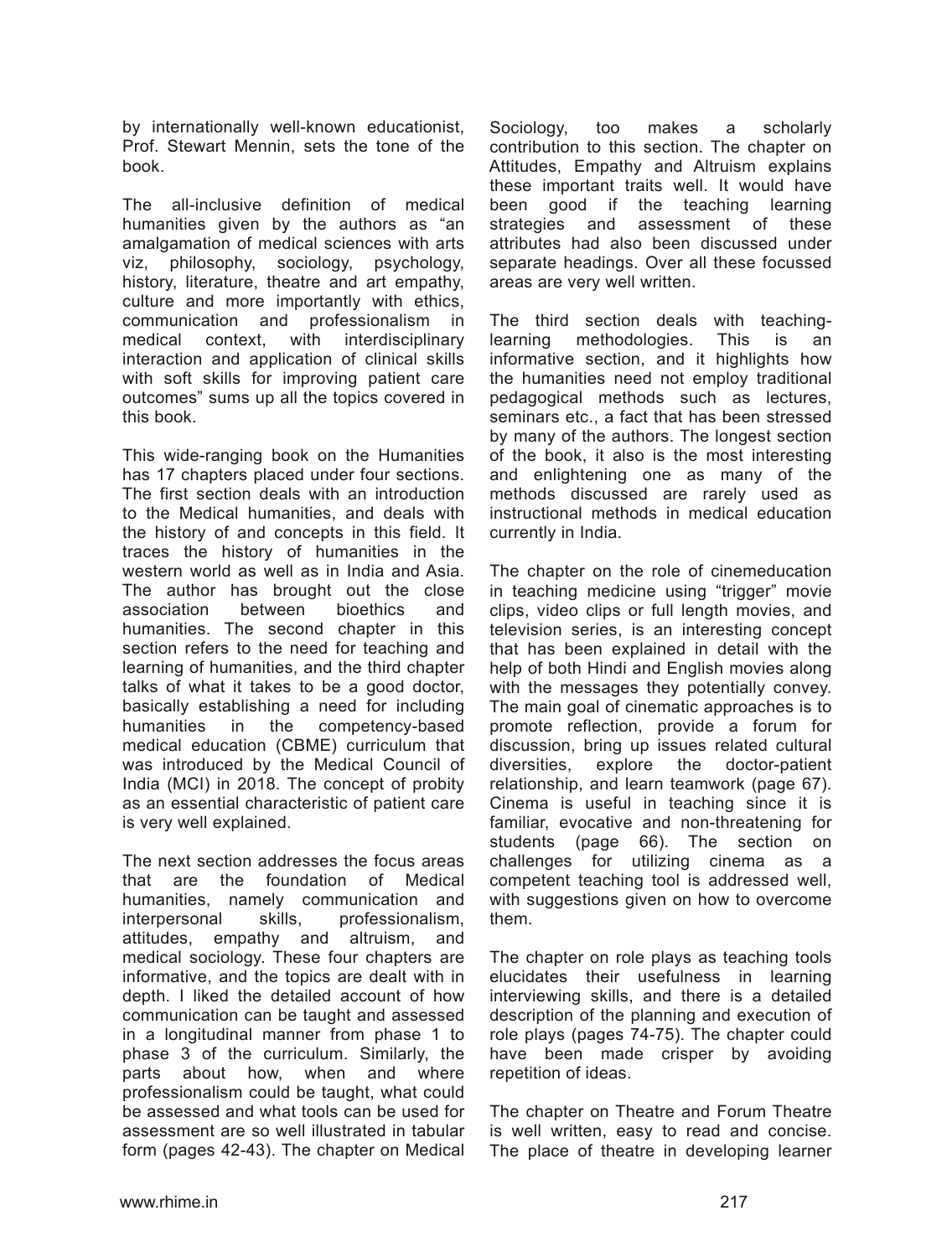competencies in different domains such as clinician, team leader and team member, communicator, and lifelong learner is well delineated (pages 83-84). The experiential learning that can happen with Theatre of the Oppressed would be useful to address areas where students and faculty struggle and which impacts their well being and erodes their performance on the ground (page 84).

The next chapter on case studies describes the use of real or hypothetical cases for bridging the gap between theory and practice. Among the tools for case-based learning using the humanities, it is well explained how narrative, literature, anthropology, graphic medicine, films, and Theatre of the Oppressed can be used in this context. I would have liked to read a little more in depth about the use of anthropology, as the remaining tools have been described in other chapters as well.

The chapter on creative writing, from scalpel to pen, describes how creative writing can have a positive influence on patient care. The tools that are designated for effective creative writing vary from reflective diaries, narratives, poetry, essays, and story telling to autobiographies and medical memoirs. As rightly put by the author, narrative writing helps one to stand back from oneself and question one's behaviours and attitudes and also helps to view patient problems from varied perspectives.

The chapter on Artwork, Comics and cartoons gives detailed information on how to create comic strips, and about the resources available both in print and digitally. It was a little disappointing not to see anything on the use of artwork, such as paintings, in the book.

An important teaching learning tool that is rarely used in medical education is the art of reflection. The chapter on Reflections will help both the medical faculty and their students - the former, for reflecting on their teaching, and the latter, for self-directed learning. The commonly used models for reflection are well documented with suitable

examples. I feel that the examples of narratives and reflective writing using Ralfe model (page 118-120) will be useful for faculty, students and practitioners who wish to start writing reflections.

The fourth and the final section addresses not only the important but also the challenging topics of implantation and assessment. The chapter on the connection between the humanities and the CBME curriculum tries to establish a strong relation between the two and succeeds well. The force field analysis framework followed by creating a stakeholder matrix suggested for implementation of the medical humanities curriculum will be helpful for implementing it in individual institutions. Right from the first chapter, each author has shown a clear association between the MCI's five attributes of an Indian Medical Graduate, the CBME curriculum (especially the Attitude, Ethics and Communication (AETCOM) module), and the medical humanities. The chapter on a structured curriculum in the Indian context identifies the generic competencies and sub-competencies as related to the medical humanities and shows how they correlate with the AETCOM competencies. Authors have given relevant tips for developing an institutional curriculum for the medical humanities.

The final chapter touches upon essential concepts and tools for assessment. As mentioned in the issues with assessment section, the medical humanities are a complex construct, and the tools currently available for assessment are specific tools to assess specific components of the humanities; these, thus, can provide only an indirect assessment of the learning from the medical humanities curriculum. As professed by the author, teaching-learning and robust assessment is still a journey underway as far as the humanities in medical education is concerned.

I am sure this well written, comprehensive book on the "Humanities in Medical Education" will be a great resource for planning and implementing medical humanities curricula in medical colleges in